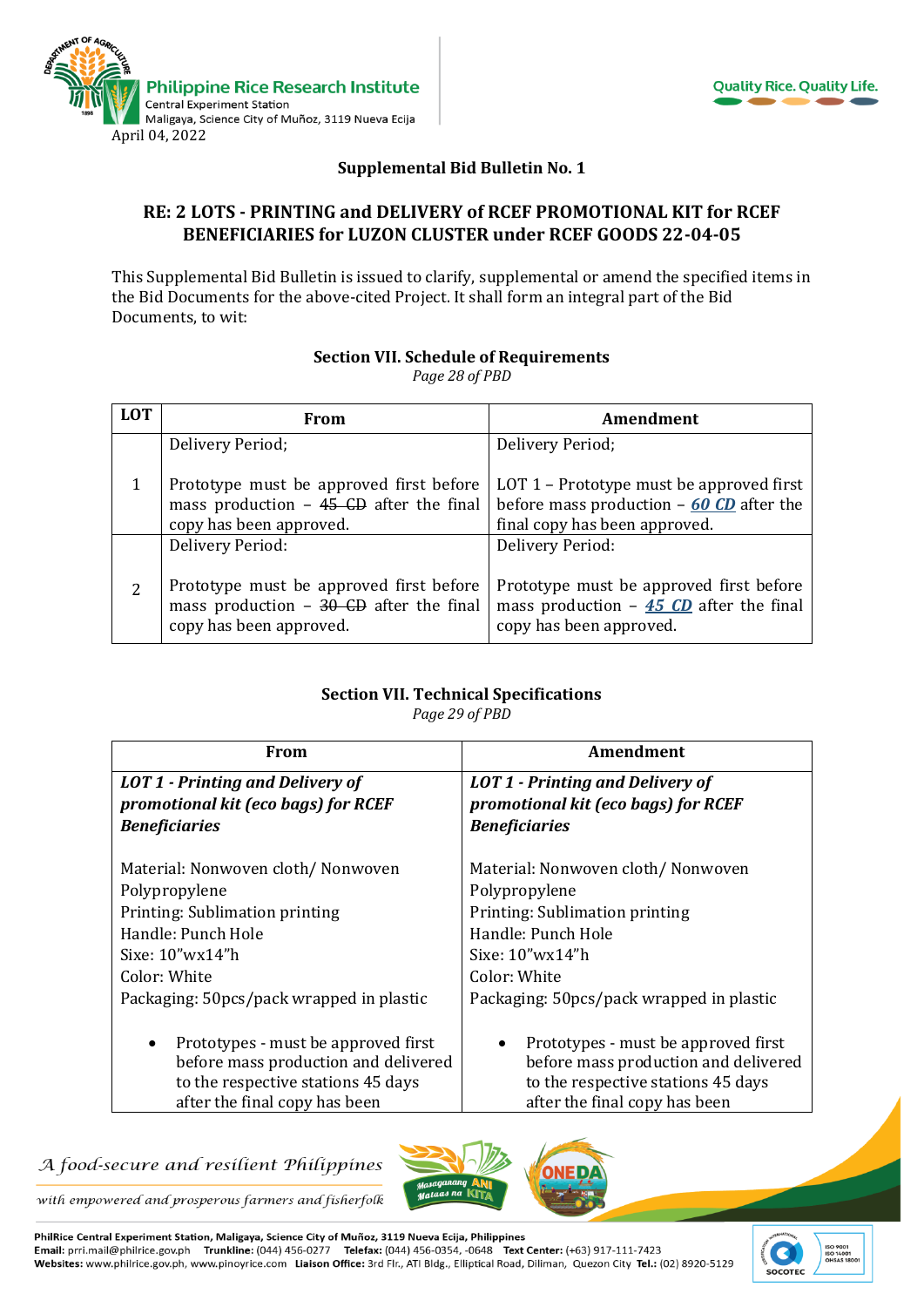| <b>Philippine Rice Research Institute</b><br><b>Central Experiment Station</b><br>Maligaya, Science City of Muñoz, 3119 Nueva Ecija                                                                                                                                              | <b>Quality Rice. Quality Life.</b>                                                                                                                                                                                                                                  |
|----------------------------------------------------------------------------------------------------------------------------------------------------------------------------------------------------------------------------------------------------------------------------------|---------------------------------------------------------------------------------------------------------------------------------------------------------------------------------------------------------------------------------------------------------------------|
| approved for printing.                                                                                                                                                                                                                                                           | approved for printing.                                                                                                                                                                                                                                              |
| Expenses of the printing press also<br>include transportation and delivery<br>cost to the following stations:                                                                                                                                                                    | Expenses of the printing press also<br>include transportation and delivery<br>cost to the following stations:                                                                                                                                                       |
| 12,060 pieces for PhilRice Batac                                                                                                                                                                                                                                                 | 12,060 pieces for PhilRice Batac                                                                                                                                                                                                                                    |
| 34,600 pieces for PhilRice Isabela<br>46,300 pieces for PhilRice CES                                                                                                                                                                                                             | 34,600 pieces for PhilRice Isabela<br>46,300 pieces for PhilRice CES                                                                                                                                                                                                |
| Nueva Ecija<br>10,550 copies for PhilRice Los                                                                                                                                                                                                                                    | Nueva Ecija<br>10,550 copies for PhilRice Los                                                                                                                                                                                                                       |
| <b>Baños</b><br>23,150 pieces for PhilRice Bicol                                                                                                                                                                                                                                 | Baños<br>23,150 pieces for PhilRice Bicol                                                                                                                                                                                                                           |
| Total number of pieces: 126,660                                                                                                                                                                                                                                                  | Total number of pieces: 126,660                                                                                                                                                                                                                                     |
|                                                                                                                                                                                                                                                                                  | <b>Please see attached illustration</b>                                                                                                                                                                                                                             |
|                                                                                                                                                                                                                                                                                  | for print size and color code for<br>the logo and design                                                                                                                                                                                                            |
| <b>LOT 2 - Printing and delivery of RCEF</b><br>learning kit for rice specialists, trainers,<br>AEWs (Agriculture Extension Workers),<br>and training participants.                                                                                                              | <b>LOT 2 - Printing and delivery of RCEF</b><br>learning kit for rice specialists, trainers,<br><b>AEWs (Agriculture Extension Workers),</b><br>and training participants.                                                                                          |
| Material: Poly Canvass Fabric                                                                                                                                                                                                                                                    | Material: Poly Canvass Fabric                                                                                                                                                                                                                                       |
| Printing: Sublimation printing                                                                                                                                                                                                                                                   | Printing: Sublimation printing                                                                                                                                                                                                                                      |
| Handle/Webbing: 27" total length                                                                                                                                                                                                                                                 | Handle/Webbing: 27" total length                                                                                                                                                                                                                                    |
| Lock: Zipper Lock                                                                                                                                                                                                                                                                | Lock: Zipper Lock                                                                                                                                                                                                                                                   |
| Size: 10"wx14" hx3" thickness                                                                                                                                                                                                                                                    | Size: 10"wx14" hx3" thickness                                                                                                                                                                                                                                       |
| Packaging: 25pcs/pack wrapped in plastic                                                                                                                                                                                                                                         | Packaging: 25pcs/pack wrapped in plastic                                                                                                                                                                                                                            |
| Prototypes must be approved first<br>$\bullet$<br>before mass production and delivered<br>to the end-user 30 days after the final<br>copy has been approved for printing.<br>Expenses of the printing press also<br>$\bullet$<br>include transportation and<br>delivery cost to: | Prototypes must be approved first<br>$\bullet$<br>before mass production and delivered<br>to the end-user 30 days after the final<br>copy has been approved for printing.<br>Expenses of the printing press also<br>include transportation and<br>delivery cost to: |
| 8,130 pieces for PhilRice CES Nueva<br>Ecija                                                                                                                                                                                                                                     | 8,130 pieces for PhilRice CES Nueva<br>Ecija                                                                                                                                                                                                                        |
| Total number of pieces: 8,130                                                                                                                                                                                                                                                    | Total number of pieces: 8,130                                                                                                                                                                                                                                       |
|                                                                                                                                                                                                                                                                                  | <b>Please see attached illustration</b><br>for print size and color code for<br>the logo and design                                                                                                                                                                 |

# A food-secure and resilient Philippines



with empowered and prosperous farmers and fisherfolk

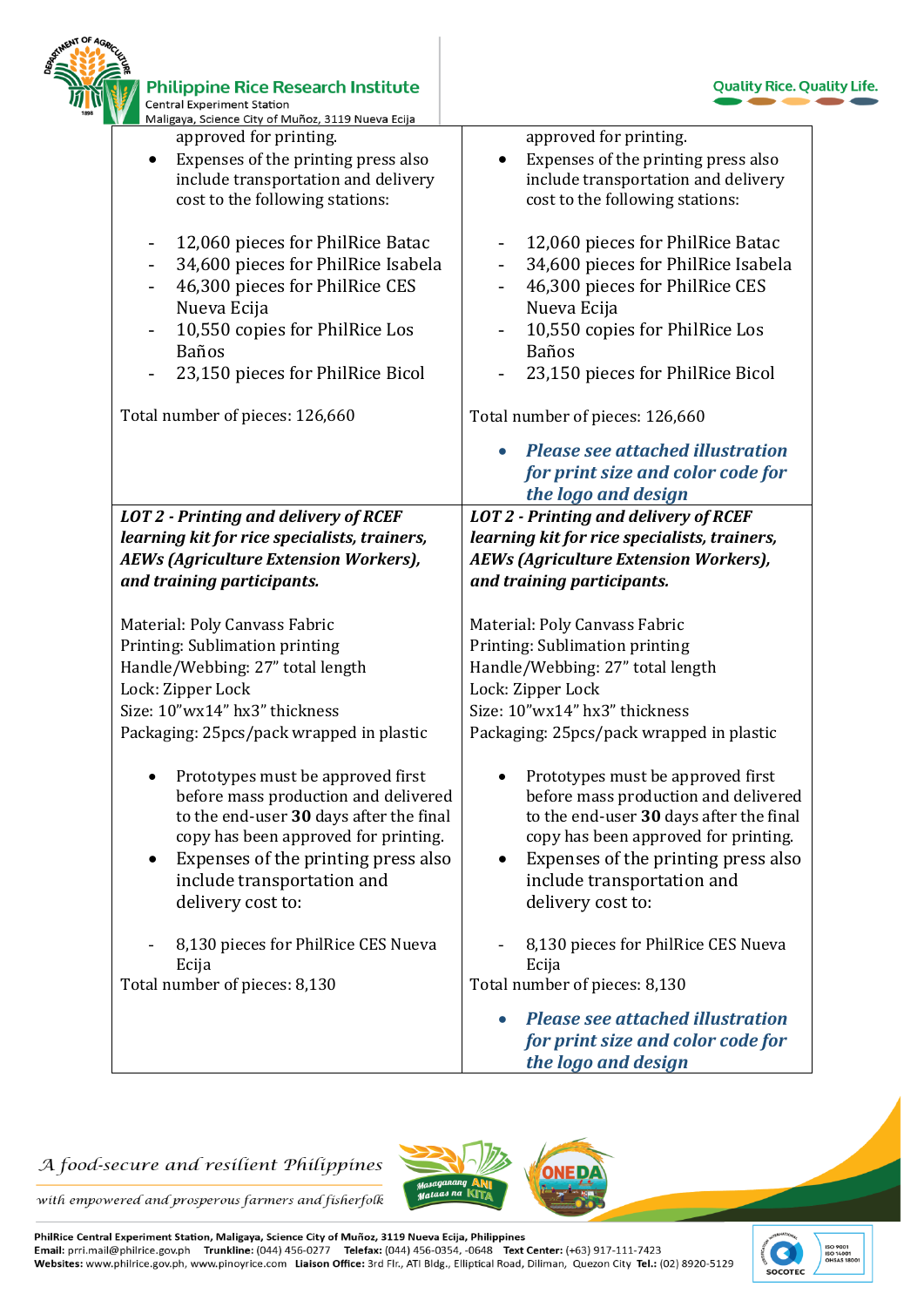





### A food-secure and resilient Philippines



with empowered and prosperous farmers and fisherfolk